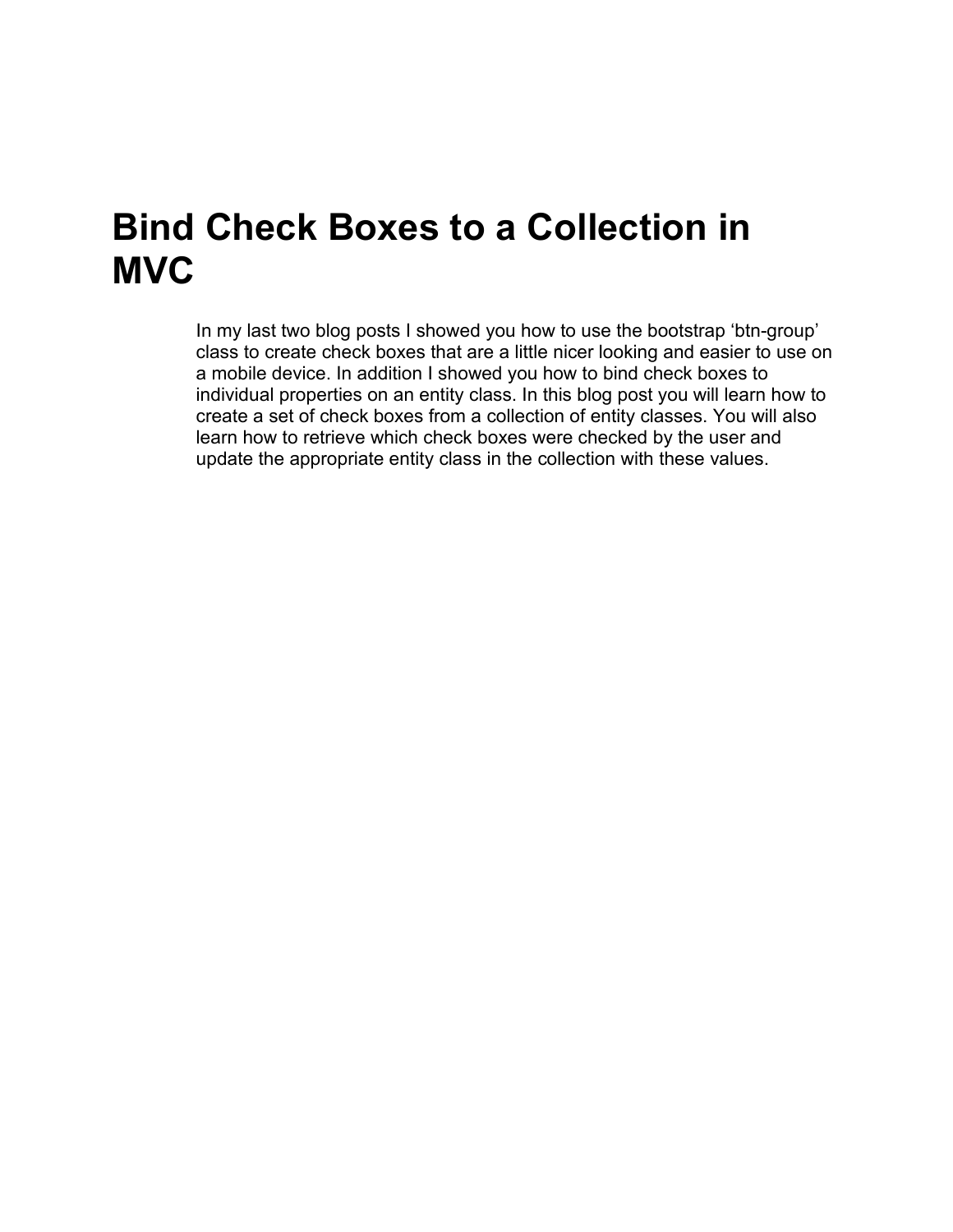

Figure 1: Create checkboxes from a collection of entity classes

# **Music Genre Class**

Create a class for each music genre you wish to display in the check boxes shown in Figure 1. For each genre of music you need a unique id, the string to display and a boolean value for whether or not it was selected. The MusiGener class, shown below contains the appropriate properties along with a constructor to create a MusicGenre instance from values passed to the constructor.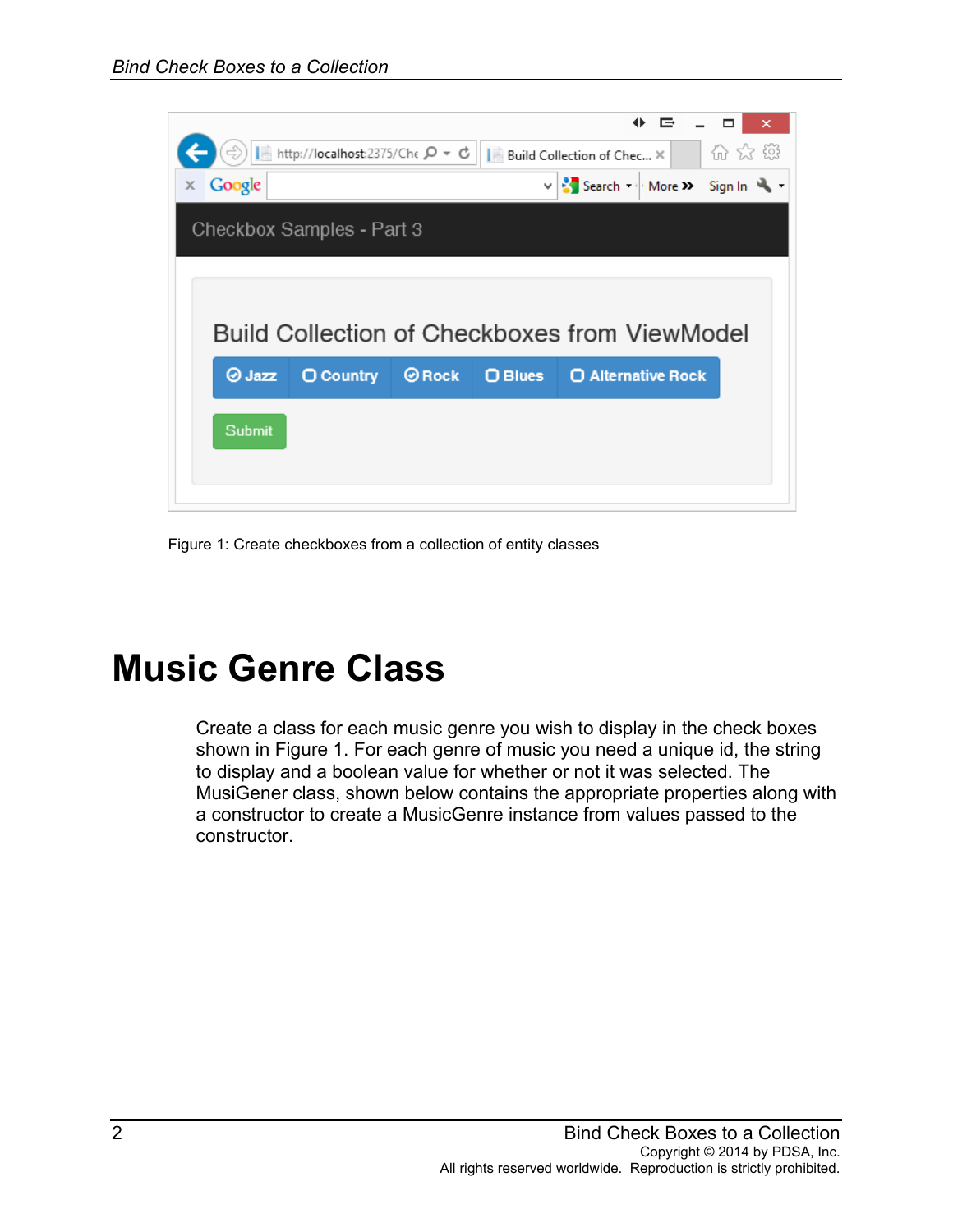```
public class MusicGenre
{
  public int GenreId { get; set; }
  public string Genre {get;set;}
 public bool IsSelected { get; set; }
  // Constructor to create new MusicGenre object
  public MusicGenre(int id, string genre)
   {
    GenreId = id; Genre = genre;
     IsSelected = false;
  }
}
```
#### **Create View Model Class**

Using a View Model class from your controller is an excellent way to get reusability across different UI technologies. A view model is usable from Web Forms, WPF, Windows Phone and even Windows Forms applications. You can also unit test view model classes easily. Create a view model class that builds a collection of musical genres from a database table (or any other data store). Create an instance of this view model in your controller and use this instance as the @model in your .cshtml file.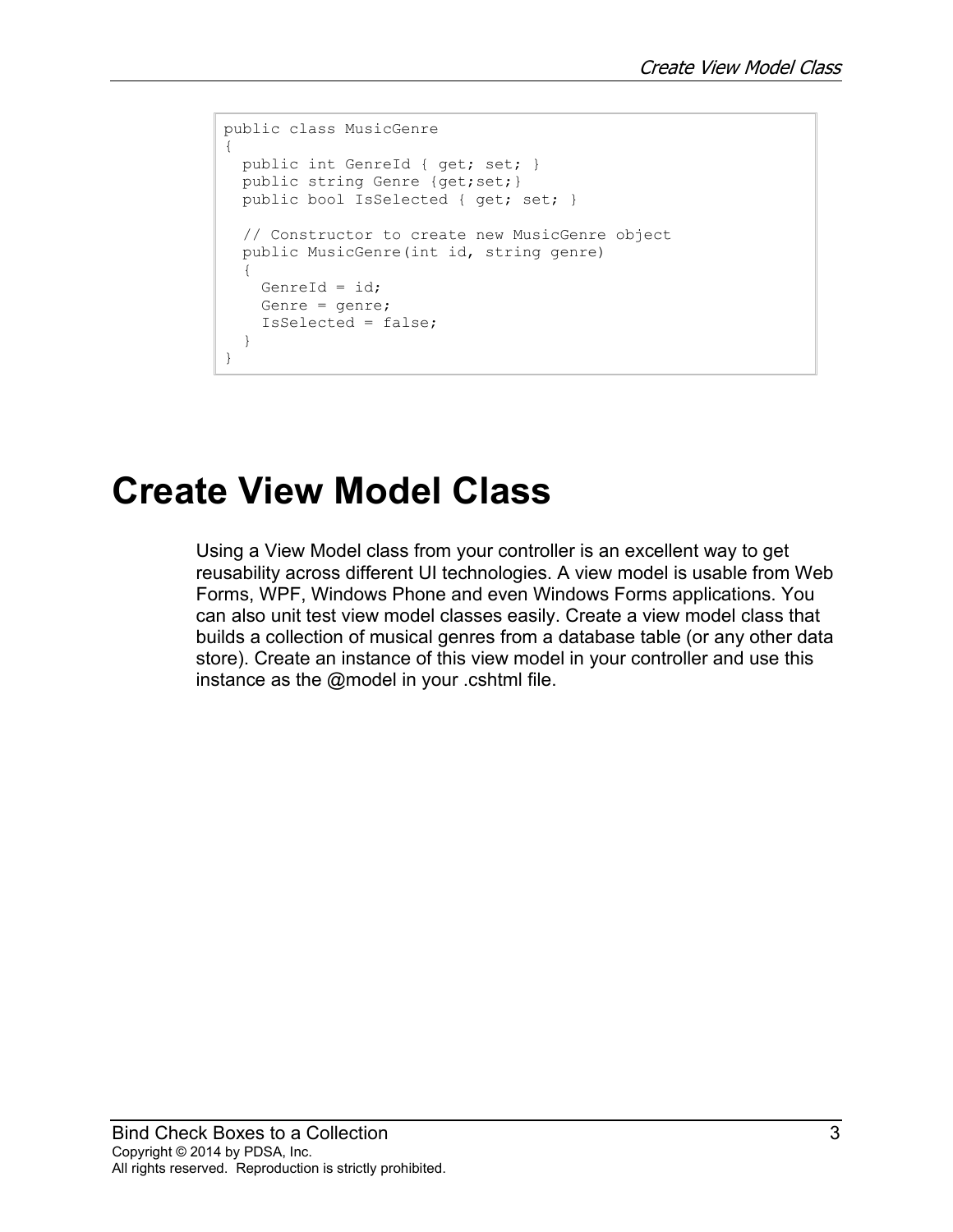```
public class MusicGenreViewModel
{
  public MusicGenreViewModel()
   {
    LoadGenresMock();
   }
  public List<MusicGenre> Genres { get; set; }
  public void LoadGenresMock()
   {
     // Create mock list of data
     // Normally you would load this data from a database
   Genres = new List<MusicGenre>();
     Genres.Add(new MusicGenre(1, "Jazz"));
    Genres.Add(new MusicGenre(2, "Country"));
     Genres.Add(new MusicGenre(3, "Rock"));
    Genres.Add(new MusicGenre(4, "Blues"));
    Genres.Add(new MusicGenre(5, "Alternative Rock"));
  }
}
```
In the view model class, named MusicGenreViewModel, I created a method called LoadGenresMock(). Normally you would call your data layer to get this list of musical genres from a database table, but for this example, I just needed some data to build my list of check boxes, so I hard-coded the values.

# **Bind to Collection of Musical Genres**

Once you have your collection of musical genres loaded into your view model, create an instance of the view model class in your controller. You can optionally set the IsSelected property of any specific genres to true in order to have those check boxes "checked" when the screen first displays. Pass the view model to your View, named CollectionTest, as shown in the code below.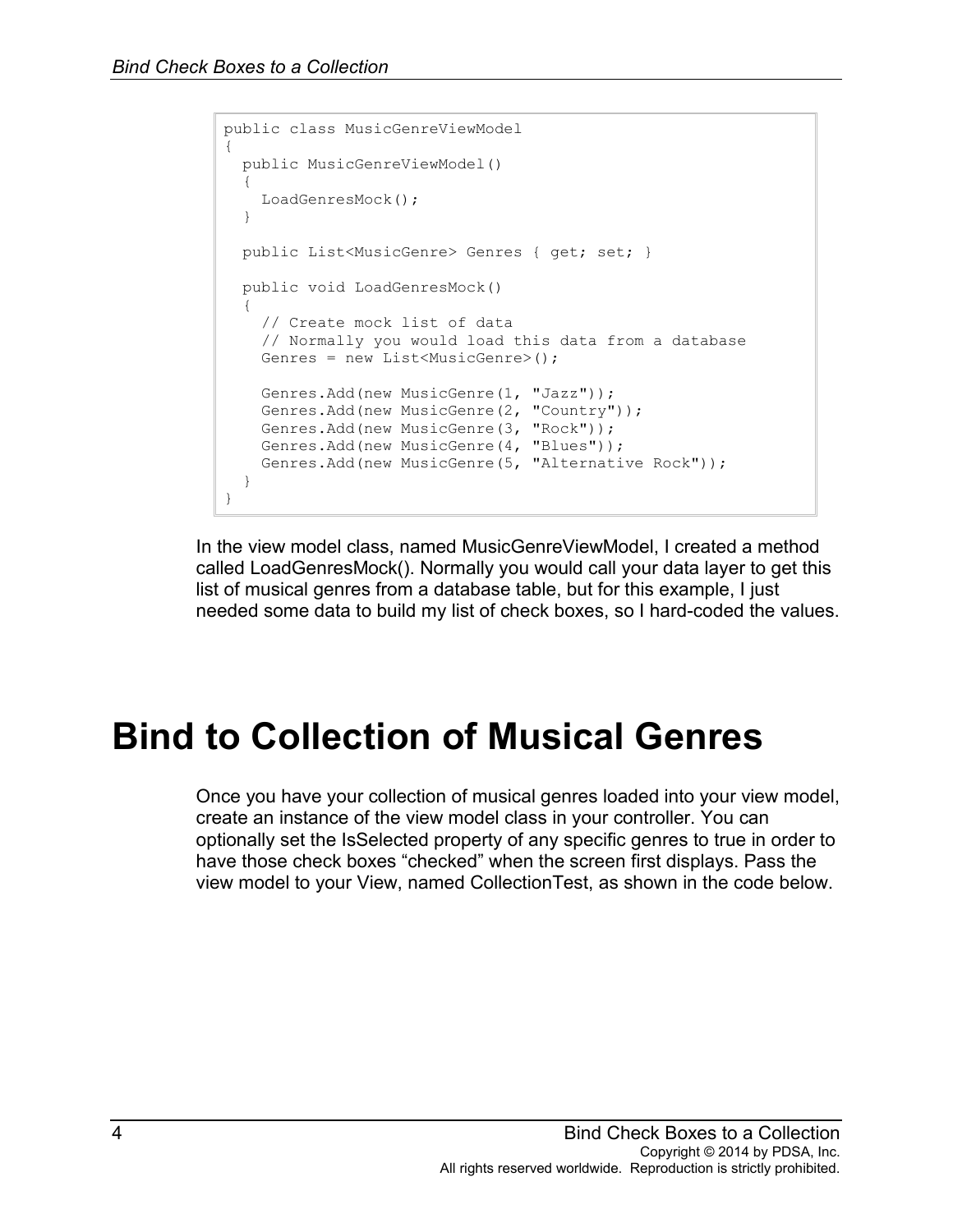```
public ActionResult CollectionTest()
{
   MusicGenreViewModel vm = new MusicGenreViewModel();
   vm.Genres.Find(g => g.Genre == "Jazz").IsSelected = true;
  vm.Genres.Find(q \Rightarrow q.Genre == "Rock") .ISSelected = true; return View(vm);
}
```
# **View for Collection of Check Boxes**

Create a new view in an MVC project, named CollectionTest, and add the @model to use the view model class. To build the list of check boxes you will need to loop through the Genres collection. Each time through the loop is where you need to create each check box from the MusicGenre class. However, since you can't have two @model statements in a view, create a partial view that you can pass each instance of the MusicGenre class to. The code for the CollectionTest view is shown below: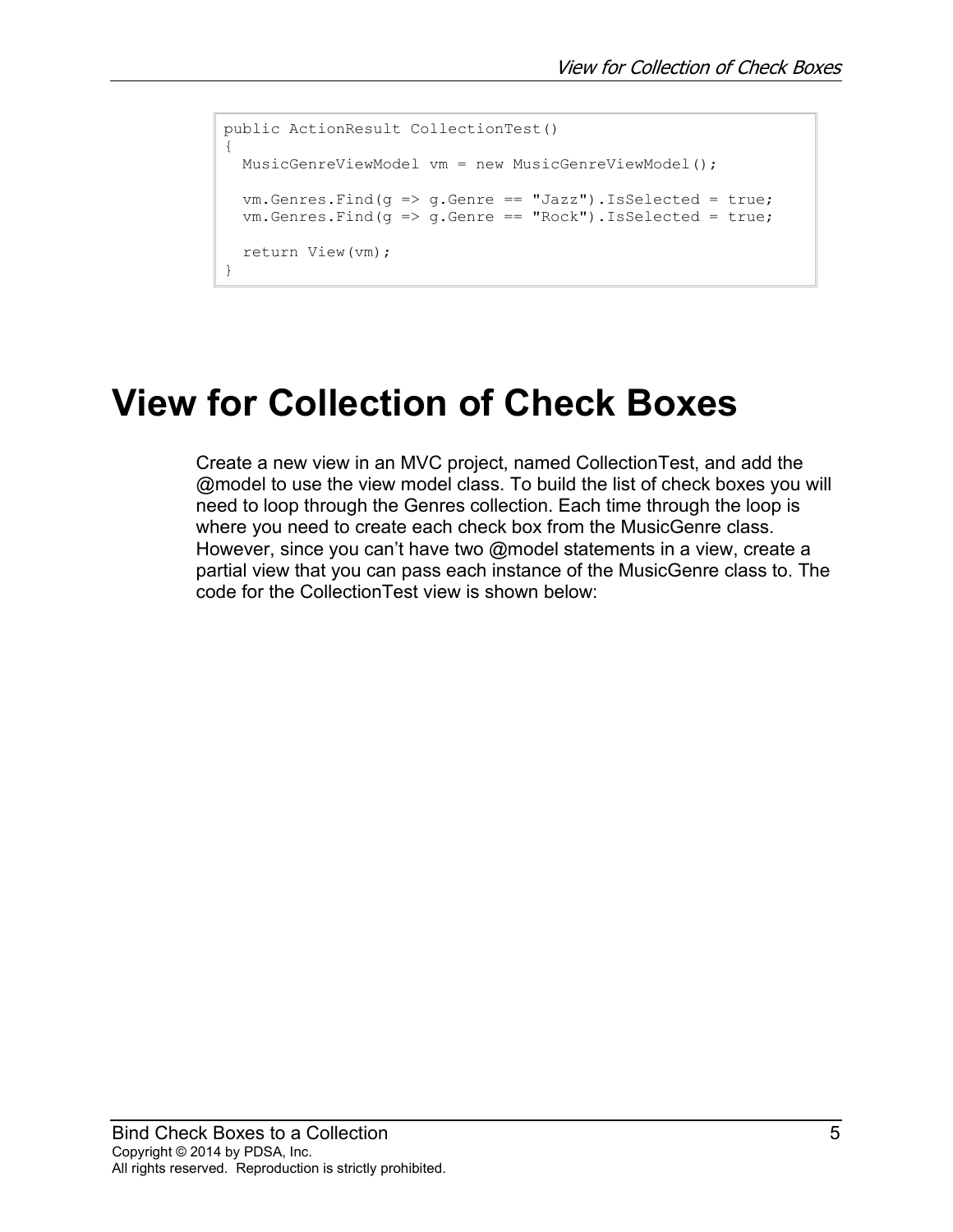```
@model BootstrapCheckBoxes3.MusicGenreViewModel
@using (Html.BeginForm())
\mathfrak{t} <div class="well">
     <h3>Checkboxes Built from a Collection</h3>
     <div class="row">
       <div class="col-md-8">
          <div class="btn-group" data-toggle="buttons">
            @foreach (var item in @Model.Genres)
 {
           Html.RenderPartial("_CollectionTestGenre", item);
 }
        \langle div>
      \langle/div\rangle\langlediv\rangle <div class="row">
       <div class="col-md-12">
         <button class="btn btn-success"
                  type="submit">Submit
          </button>
      \langle div>
    \langle div\rangle\langle div>
}
```
#### **Partial View**

The partial view, called \_CollectionTestGenre, is where you create each check box. Notice that you have a @model in this partial view that is the instance passed in of the MusicGenre class from the main view. In this partial view is where you use the CheckBoxFor() helper method to create the check box. Notice that you will set the 'value' attribute of each check box to the Genreld. You will use this value when the data is posted back.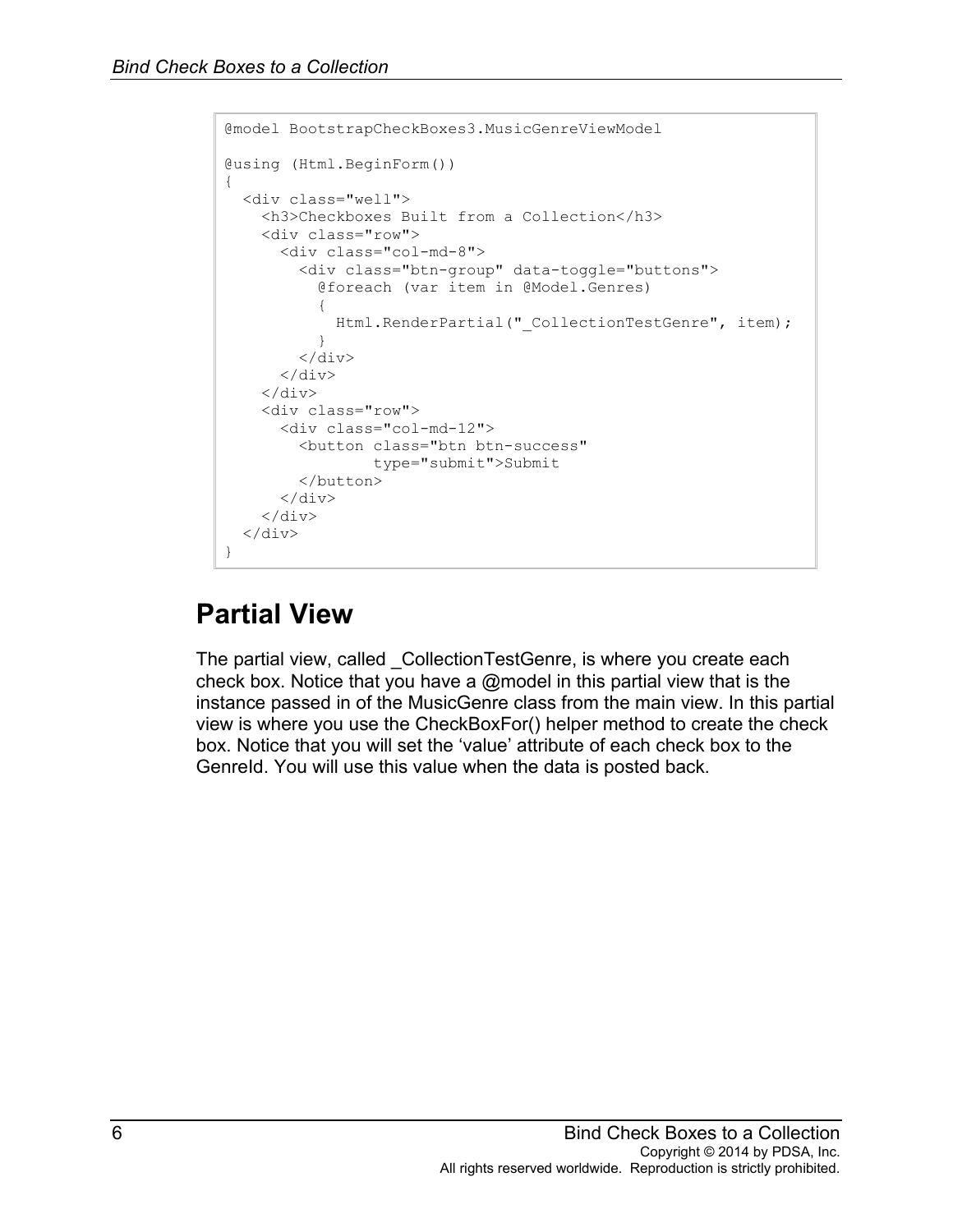```
@model BootstrapCheckBoxes2.MusicGenre
<label class="pdsa-checkbox-group btn btn-primary">
  <span class="glyphicon glyphicon-unchecked"></span>
  @Html.CheckBoxFor(m => m.IsSelected, 
                    new { value = @Model.GenreId })
  @Html.LabelFor(x => x.Genre, Model.Genre)
</label>
```
# **Posting Collection Back to Controller**

Once you have checked and unchecked any of the check boxes, click on the Submit button to post back the form data. As mentioned earlier the 'value' attribute of each check box is set to the GenreId. When you check a check box on the form, the value attribute is what is posted back for that check box. All unchecked check boxes will have the value 'false' posted back.

The name of each check box is set to IsSelected, so if you call Request.Form["IsSelected"] you will get back a comma-delimited list of all check boxes that have been selected and not selected. If you check 3 of the check boxes, you get back a string that looks like the following: "1,false,2,false,3,false,false,false". All you have to do is convert this commadelimited list to an array and find all the numeric values. Take each numeric value and place into an integer array. From this integer array set the appropriate Genre's IsSelected property to true if the integer value is the same as the GenreId.

As you will most likely be using different check boxes on different web pages, create a generic method to perform this conversion from a string to an integer array. I created a WebCommon class and created a method called RequestSelectionToList(). This method, shown below, uses the Split() method of the string class to separate each value from the comma-delimited list and create an array. The array is then converted to a generic list of string values using the ToList() method. It then loops through this list of string values looking for integer values. For each integer value it finds, it adds that value to a generic integer list.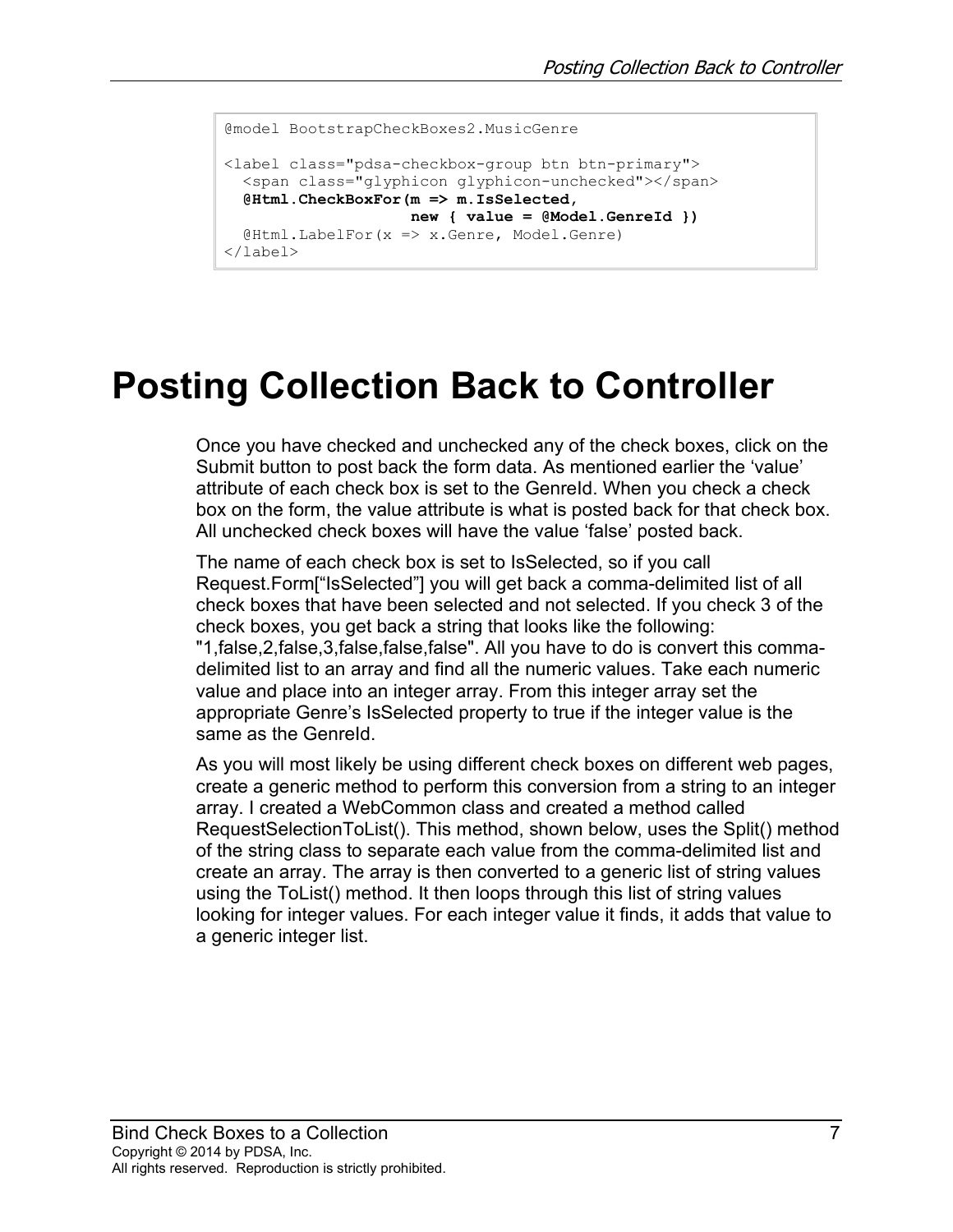```
public class WebCommon
{
  public static List<int> RequestSelectionToList(
    string values)
   {
   List<int> ret = new List<int>();
     List<string> selected = values.Split(',').ToList();
    int value = 0;
     // Loop through selected items looking for integer values
     foreach (string item in selected)
     {
       if (int.TryParse(item, out value))
       {
         ret.Add(value);
       }
     }
     return ret;
   }
}
```
Once you have this class created and this method to extract the list of integer values from the Request.Form["IsSelected"], you can now use it in the controller. Create a method in your controller to respond to the HttpPost. Write the following code in your controller to set the appropriate IsSelected properties in the Genres collection.